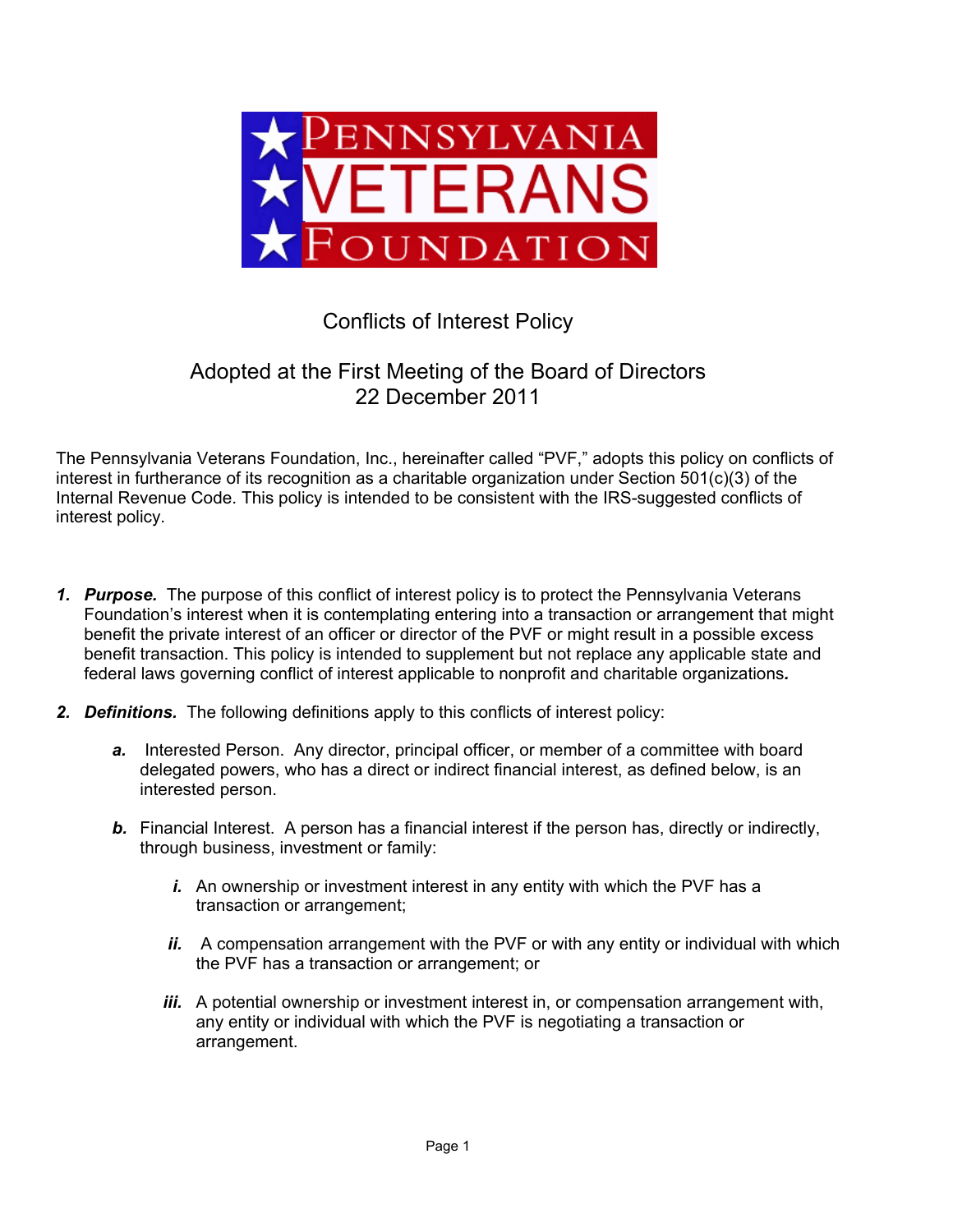Compensation includes direct and indirect remuneration as well as gifts or favors that are not insubstantial. A financial interest is not necessarily a conflict of interest. Under Paragraph 3, b, a person who has a financial interest may have a conflict of interest only if the appropriate governing board or committee decides that a conflict of interest exists

## 3. *Procedures.*

- a. Duty to Disclose In connection with any actual or possible conflict of interest, an interested person must disclose the existence of the financial interest and be given the opportunity to disclose all material facts to the directors and members of committees with governing board delegated powers considering the proposed transaction or arrangement.
- b. Determining Whether a Conflict of Interest Exists. After disclosure of the financial interest and all material facts, and after any discussion with the interested person, he/she shall leave the governing board or committee meeting while the determination of a conflict of interest is discussed and voted upon. The remaining board or committee members shall decide if a conflict of interest exists.
- c. Procedures for Addressing the Conflict of Interest.
	- i. An interested person may make a presentation at the governing board or committee meeting, but after the presentation, he/she shall leave the meeting during the discussion of, and the vote on, the transaction or arrangement involving the possible conflict of interest.
	- ii. The chairperson of the governing board or committee shall, if appropriate, appoint a disinterested person or committee to investigate alternatives to the proposed transaction or arrangement.
	- iii. After exercising due diligence, the governing board or committee shall determine whether the PVF can obtain with reasonable efforts a more advantageous transaction or arrangement from a person or entity that would not give rise to a
	- iv. If a more advantageous transaction or arrangement is not reasonably possible under circumstances not producing a conflict of interest, the governing board or committee shall determine by a majority vote of the disinterested directors whether the transaction or arrangement is in the PVF's best interest, for its own benefit, and whether it is fair and reasonable. In conformity with the above determination it shall make its decision as to whether to enter into the transaction or arrangement.
- d. Violations of the Conflicts of Interest Policy
	- i. If the governing board or committee has reasonable cause to believe that a member has failed to disclose actual or possible conflicts of interest, it shall inform the member of the basis for such belief and afford the member an opportunity to explain the alleged failure to disclose.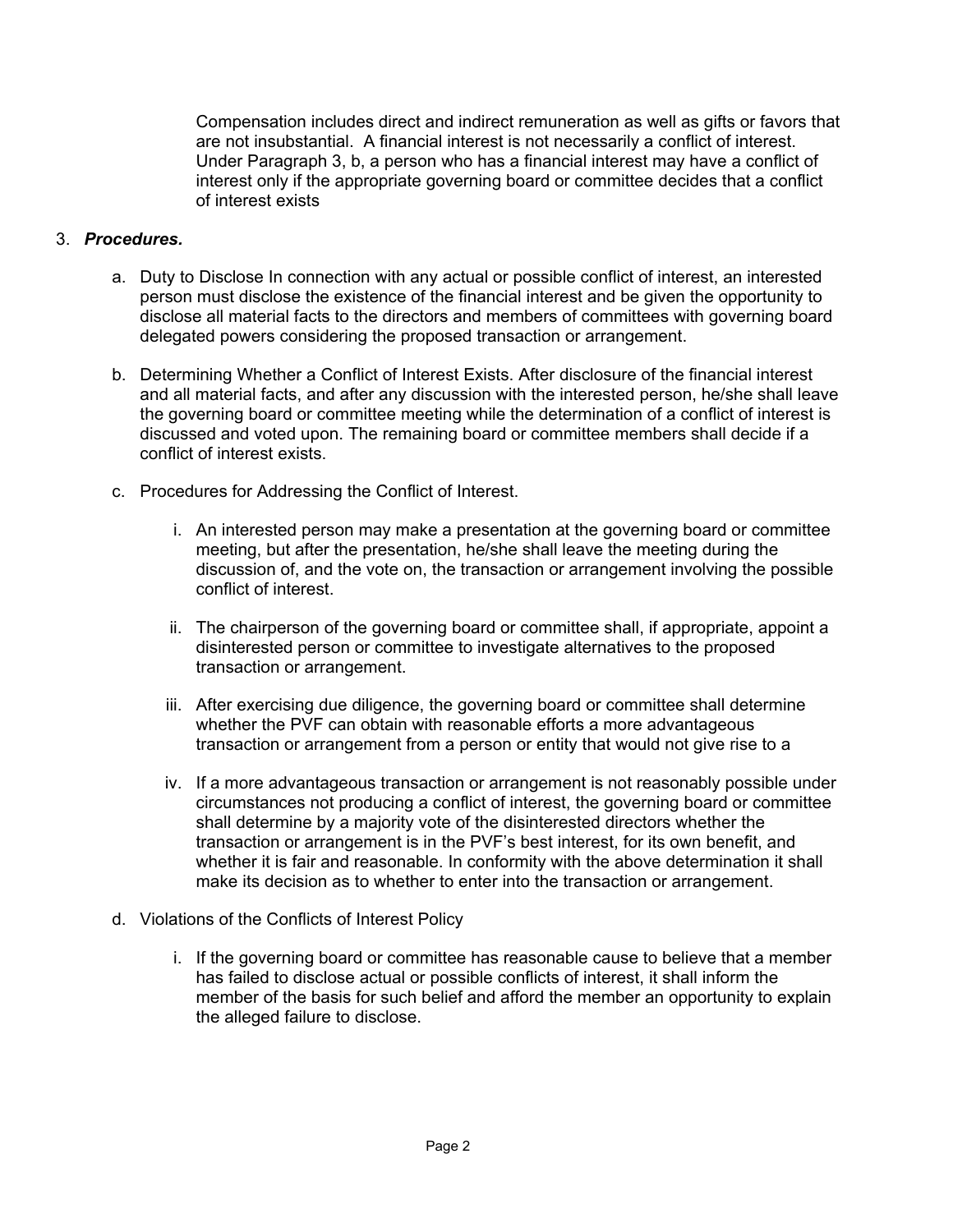- ii. If, after hearing the member's response and after making further investigation as warranted by the circumstances, the governing board or committee determines the member has failed to disclose an actual or possible conflict of interest, it shall take appropriate disciplinary and corrective action.
- 4. *Records of Proceedings.* The minutes of the governing board and all committees with board delegated powers shall contain:
	- a. The names of the persons who disclosed or otherwise were found to have a financial interest in connection with an actual or possible conflict of interest, the nature of the financial interest, any action taken to determine whether a conflict of interest was present, and the governing board's or committee's decision as to whether a conflict of interest in fact existed.
	- b. The names of the persons who were present for discussions and votes relating to the transaction or arrangement, the content of the discussion, including any alternatives to the proposed transaction or arrangement, and a record of any votes taken in connection with the proceedings.

## 5. *Compensation.*

- a. A voting member of the governing board who receives compensation, directly or indirectly, from the PVF for services is precluded from voting on matters pertaining to that member's compensation.
- b. A voting member of any committee whose jurisdiction includes compensation matters and who receives compensation, directly or indirectly, from the PVF for services is precluded from voting on matters pertaining to that member's compensation.
- c. No voting member of the governing board or any committee whose jurisdiction includes compensation matters and who receives compensation, directly or indirectly, from the PVF, either individually or collectively, is prohibited from providing information to any committee regarding compensation.
- 6. *Annual Statements.* Each director, principal officer and member of a committee with governing board delegated powers shall annually sign a statement which affirms such person:
	- a. Has received a copy of the conflicts of interest policy,
	- b. Has read and understands the policy,
	- c. Has agreed to comply with the policy, and
	- d. Understands the PVF is charitable and in order to maintain its federal tax exemption it must engage primarily in activities which accomplish one or more of its tax-exempt purposes.
	- 7. *Periodic Reviews*. To ensure the PVF operates in a manner consistent with charitable purposes and does not engage in activities that could jeopardize its tax-exempt status, periodic reviews shall be conducted. The periodic reviews shall, at a minimum, include the following subjects: